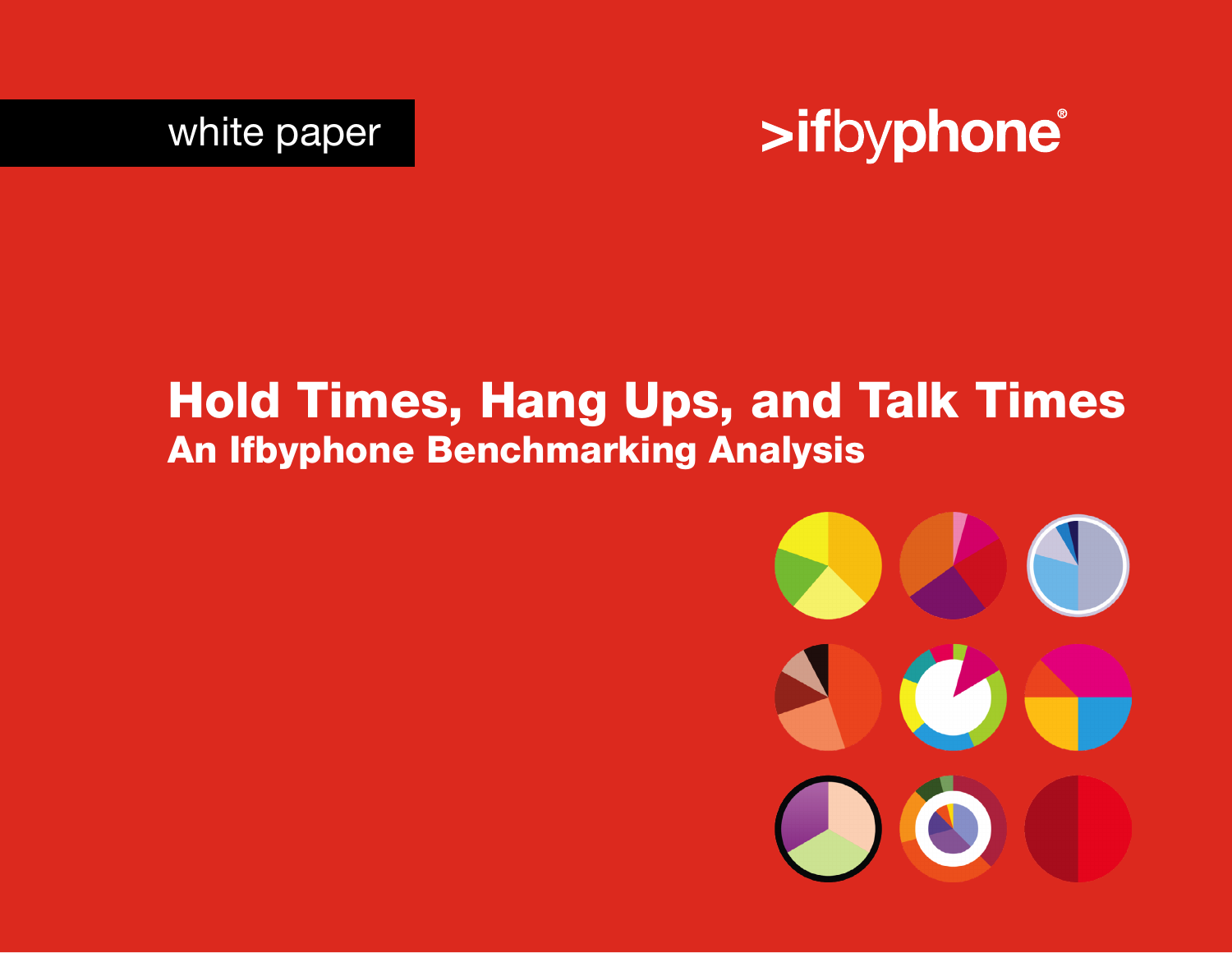

## About the Study

A major concern of many businesses is how to best handle calls from prospects and customers:

- How many of my calls are answered right away?
- How long can the others be kept on hold?
- Which sales or support rep should get which call?

Naturally, these companies are interested in the way they stack up against other companies. To help, Ifbyphone performed a benchmarking analysis to offer some guidance as you try to determine where you're doing well, and where you have room to improve.

In our study, we analyzed data from Q1 of 2013, dividing our virtual call center customers into four categories: Small, Medium, Large, and Extra-Large:

- • "Small" companies handled less than 500 calls during Q1
- • "Medium" companies handled less than 1,500 calls in Q1
- • "Large" handled less than 10,000 calls during Q1
- • "Extra-Large" handled more than 10,000 calls during Q1

Then, using data on how those calls were handled, we put together an analysis that revealed some interesting conclusions.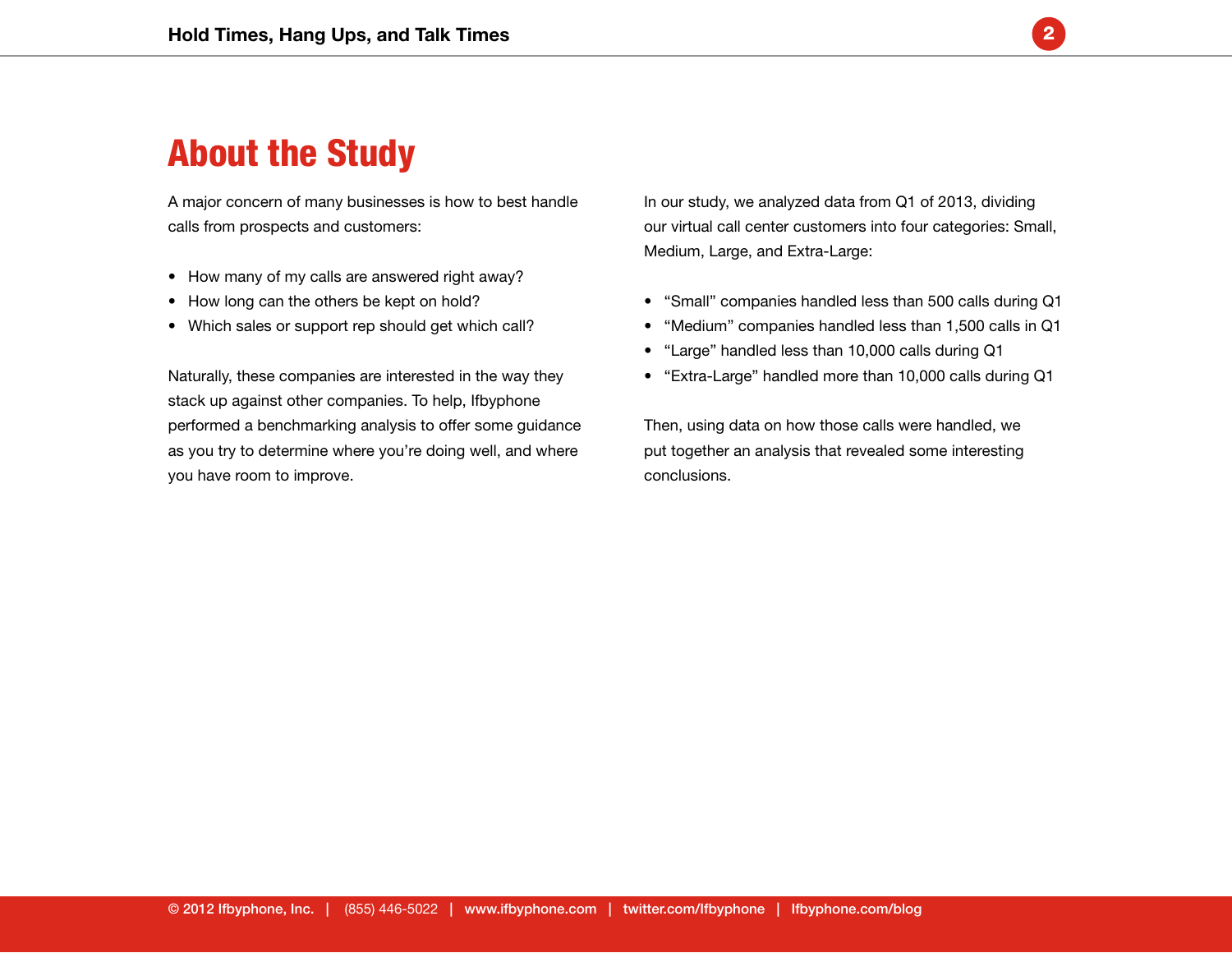### 15% of Callers Tend to Hang Up Right Around 40 Seconds

Our analysis showed that about 60% of the calls in the<br>queue were answered, and were answered in just over customers. But there is something else interesting in the<br>call disposition data: 15% of callers tended to hang up, and they tended to hang up right around 40 seconds into the call<br>(Figures 1 and 2). queue were answered, and were answered in just over a minute. This was true across all four categories of customers. But there is something else interesting in the (Figures 1 and 2).

What takeaways do you see here? The per<br>hanging up before ever speaking with an ag<br>If 15% of your sellors are revering abing an could have some serious implications for your business.<br>
<sub>could</sub> have some serious implications for your business. What takeaways do you see here? The percentage of callers hanging up before ever speaking with an agent is significant: If 15% of your callers are never reaching an agent, this

If the call was a sales call, then you just missed a potential<br>sale. If it was a support call, you just created a bad sale. If it was a support call, you just created a bad experience for your customer.

3

.<br>If 60% of calls were answered in just over a minute, across an sizes or businesses, it seems obvious that answe<br>40 seconds could mean positive results for busines:<br>strive to beat the competition. Answering 15% more a significant margin of improvement.<br> **Allergies areas descriptives** all sizes of businesses, it seems obvious that answering in 40 seconds could mean positive results for business as you strive to beat the competition. Answering 15% more calls is



*Figure 1: Call Disposition*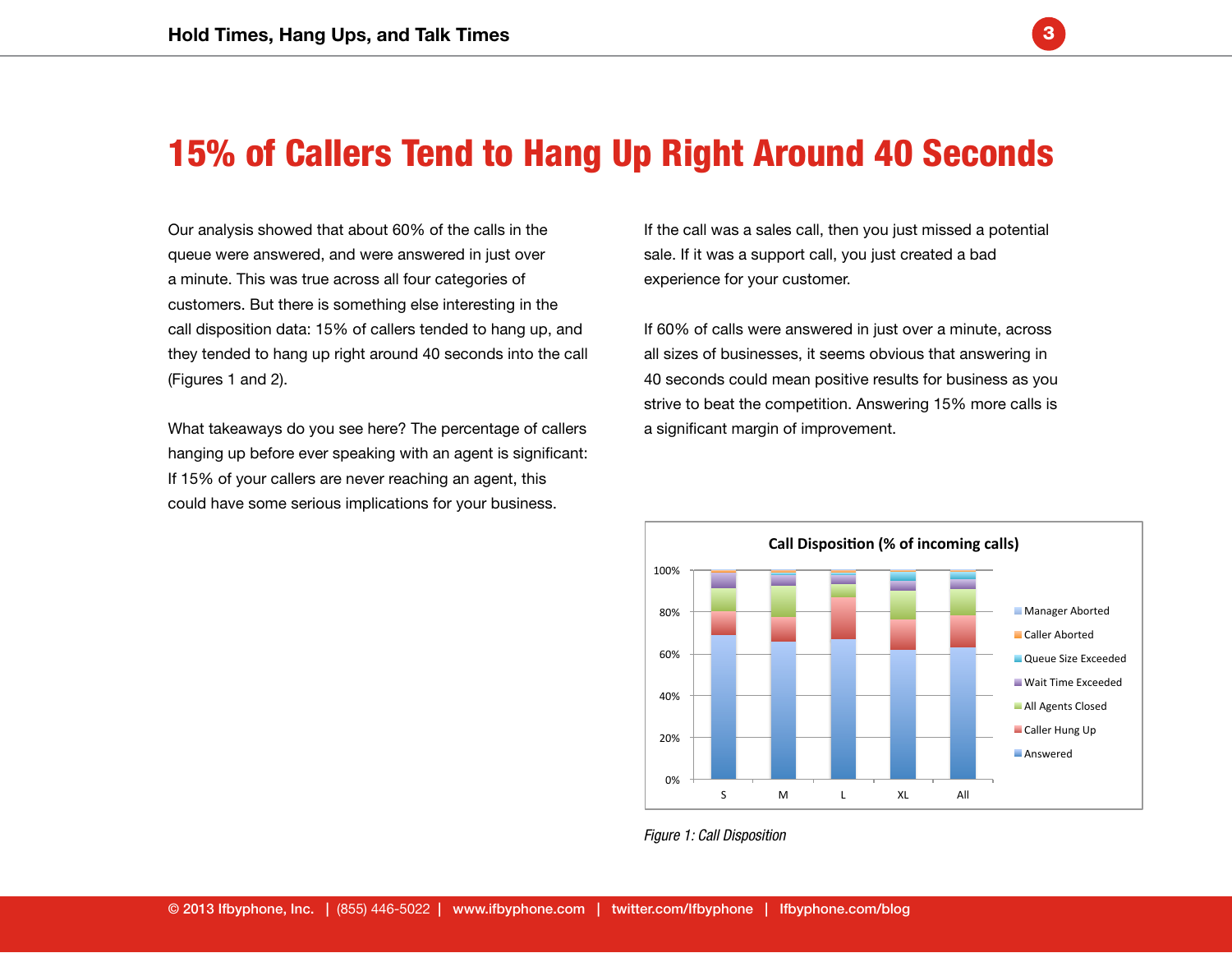

Our data uncovered another interesting finding: About 5% of callers exceed the maximum wait time specified by our customers. That 5% was sent to voicemail to be contacted after agents caught up with the queue. Another 4% were sent to voicemail when the queue size was exceeded—in other words, the business set a maximum queue size before wait times were deemed unsatisfactory for callers, and additional customers were who called were then routed to voicemail.

Another metric from the analysis reports that only 1% of callers jump out of the queue; pressing "1" to be sent to voicemail voluntarily. And finally, a large chunk (13%) of callers were sent directly to voicemail when all agents were in an Inactive Mode (Closed, Lunch, Break, Busy).

This poses an interesting question for your business: Is sending 22% of callers to voicemail an acceptable experience for your customers? This could lead you to make some changes in the way you handle your call distribution: changing queue size, increasing the number of agents during peak times, or other modifications in your internal processes. That's what benchmark data is for: to give you an idea of how you stack up and highlight potential issues so that you can resolve them.

4



*Figure 2: Average Time Before Exiting Queue*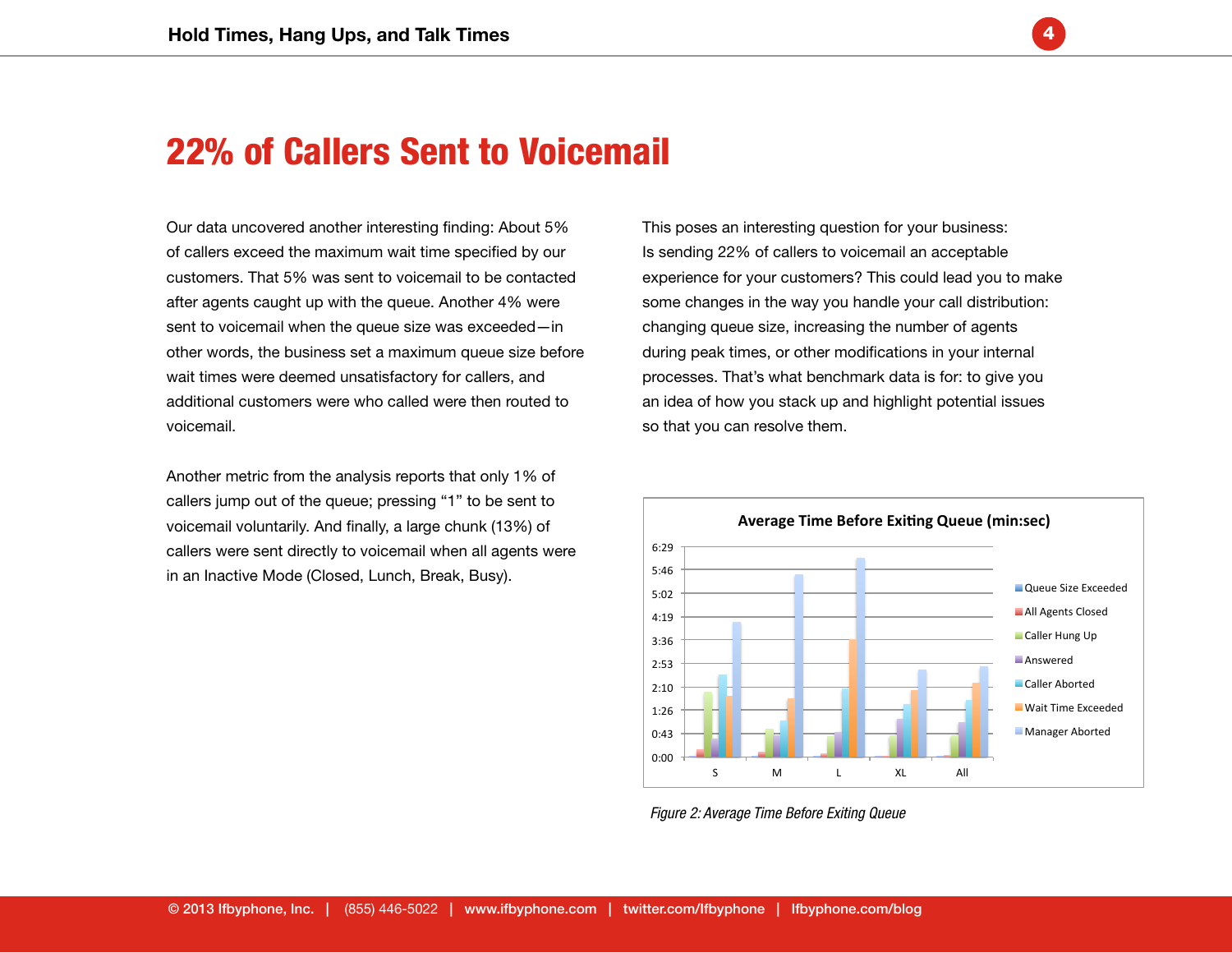

There are some very interesting takeaways in the average wait time data. Across all sizes, the average time a call waited on hold was 56 seconds (Figure 3). Where do you rank alongside that metric? 56 seconds is a good bogey to aim for: where you stack up against this particular piece of data can give you a good idea of how well you're doing when it comes to processing calls.

Let's get a little more specific. Businesses in the Small category had the longest hold times at 1 minute and 47 seconds. This might be due to limited resources, and the fact that callers—aware of the size of the company—might be a bit more willing to wait a little longer because of it. The average hold time for businesses in the Medium category is 39 seconds, and from there we see a consistent incremental increase for each category: 45 seconds for Large, and 52 seconds for Extra-Large.

5



*Figure 3: Average Wait Time*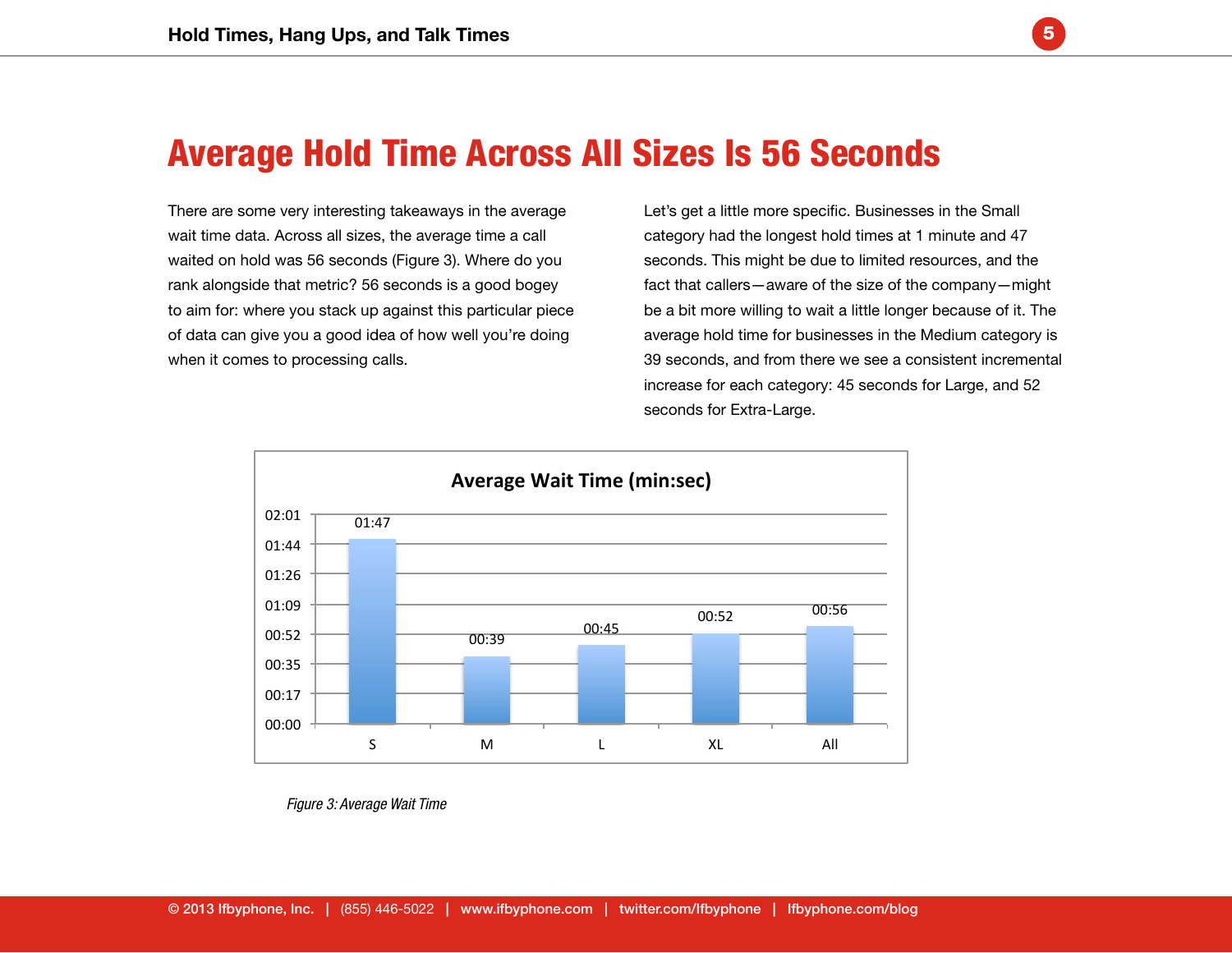Those numbers seem reasonable: With higher call volumes it stands to reason that hold times will be a little longer. But this is what benchmarks are for when you're trying to determine the ways that your business might be improved:If your company is in the Large or Extra-Large category, consider whether 45 seconds and 52 seconds is the best you can do.

Can you match a Medium company on their hold times? Just because you're a huge call center doesn't mean your customer experience needs to reflect that.

Don't be seduced by the fact that some callers are waiting as long as 1 minute and 47 seconds: 15% of callers tend to hang up right around 40 seconds of holding. Every second past that mark means you're risking losing a possible sale.

Something else to consider is the longest maximum wait times (the average of the longest hold times), which, across all size companies, we found to be 7 minutes and 19 seconds on average, increasing as the call volume increases (Figure 4). This makes sense— the more calls in a queue, the longer the queue—so that stat shouldn't be shocking, but it does give you an idea of what to strive for.



*Figure 4: Average Max Wait Time*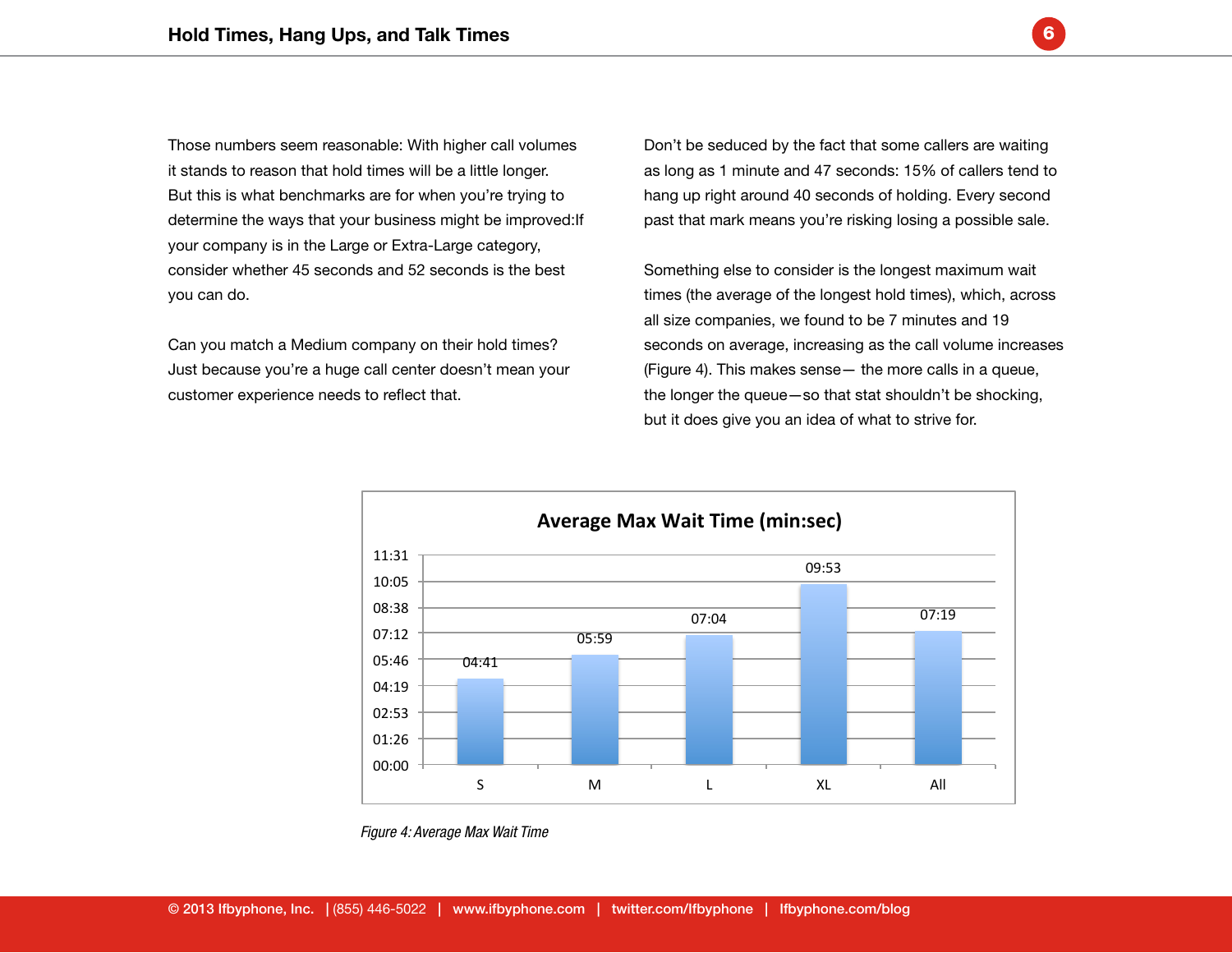#### Average Talk Time: 4 Minutes and 29 Seconds

Hold times aren't the only place where you should be clocking your conversations. How long are agents talking with customers? Talk times across all sizes averaged at 4 minutes and 29 seconds: How do you stack up with this benchmark and what does it tell you about your processes? (Figure 5) Average longest talk time was 33 minutes and 37 seconds (Figure 6). How about that metric—is your average longest talk time shorter? Longer?

Your reaction to your stats depends, of course, on the calls in question. Are they sales calls? Support calls? A 33-minute sales call doesn't have to be the worst thing in the world: It might indicate that the discussion has revealed a lot of potential talking points for the agent as they win over the prospect. But a 33-minute support call? That may be some cause for concern. Ideally your support calls are succinct and get the caller's problem taken care of in a timely manner.



7

*Figure 5: Average Talk Time*



*Figure 6: Average Longest Talk Time*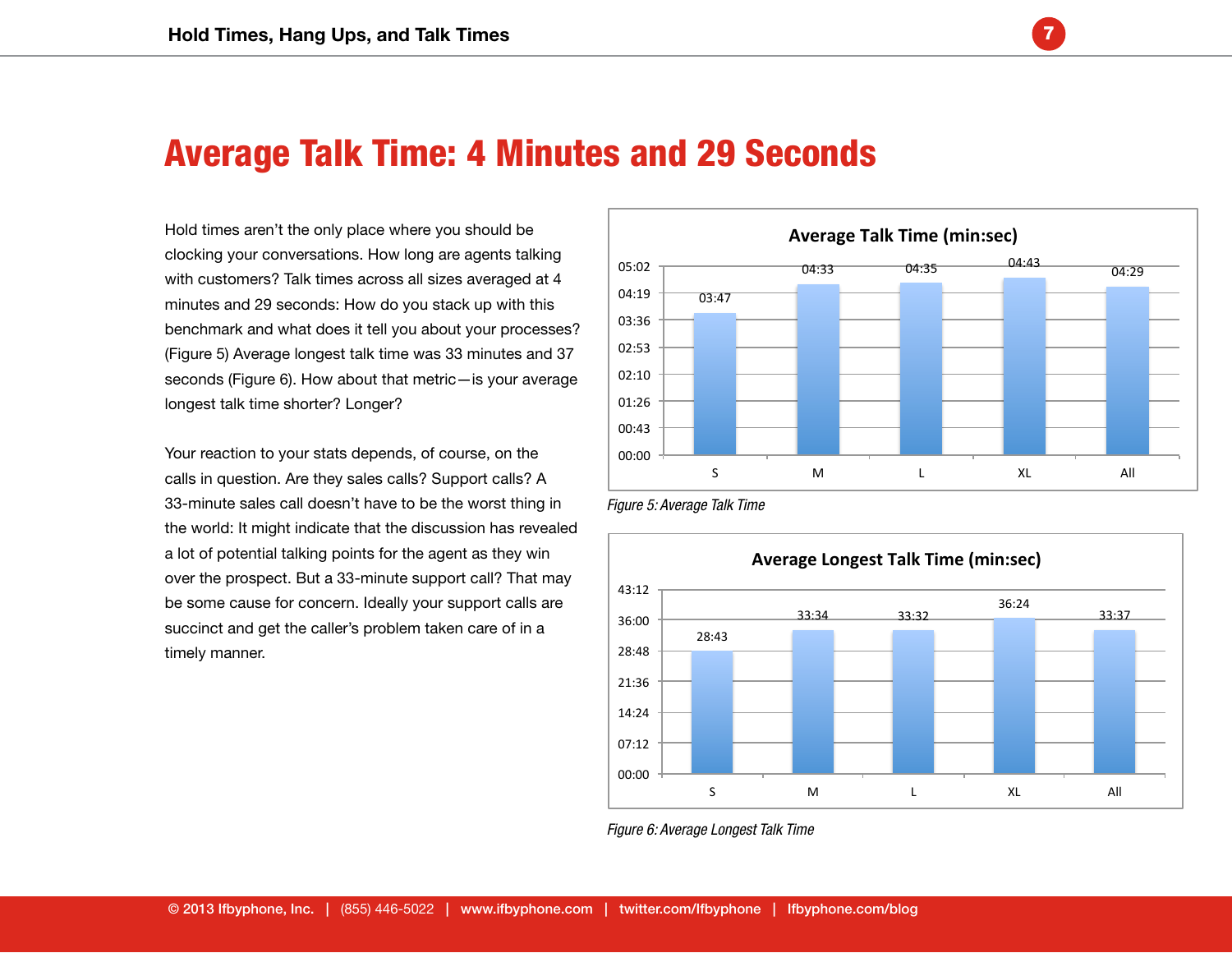

These benchmarks provide a lot of food for thought for managers who are considering their staffing needs and their current staff's effectiveness and efficiency. As you discover where you have room for improvement based on these benchmarks, then you can think through your staffing needs for a given day, week or time of day and prepare and compare forecast metrics and call center activity. It's always a worthwhile activity to see how your caller experience compares to other experiences your caller might have: you don't always know what you're doing wrong until you see what everyone else is doing right.

#### Next Steps

Call Ifbyphone today at (855) 446-5022 to learn how we can help you improve your response times to inbound calls. You can also request a demo of Ifbyphone's solution at www.ifbyphone.com.

8